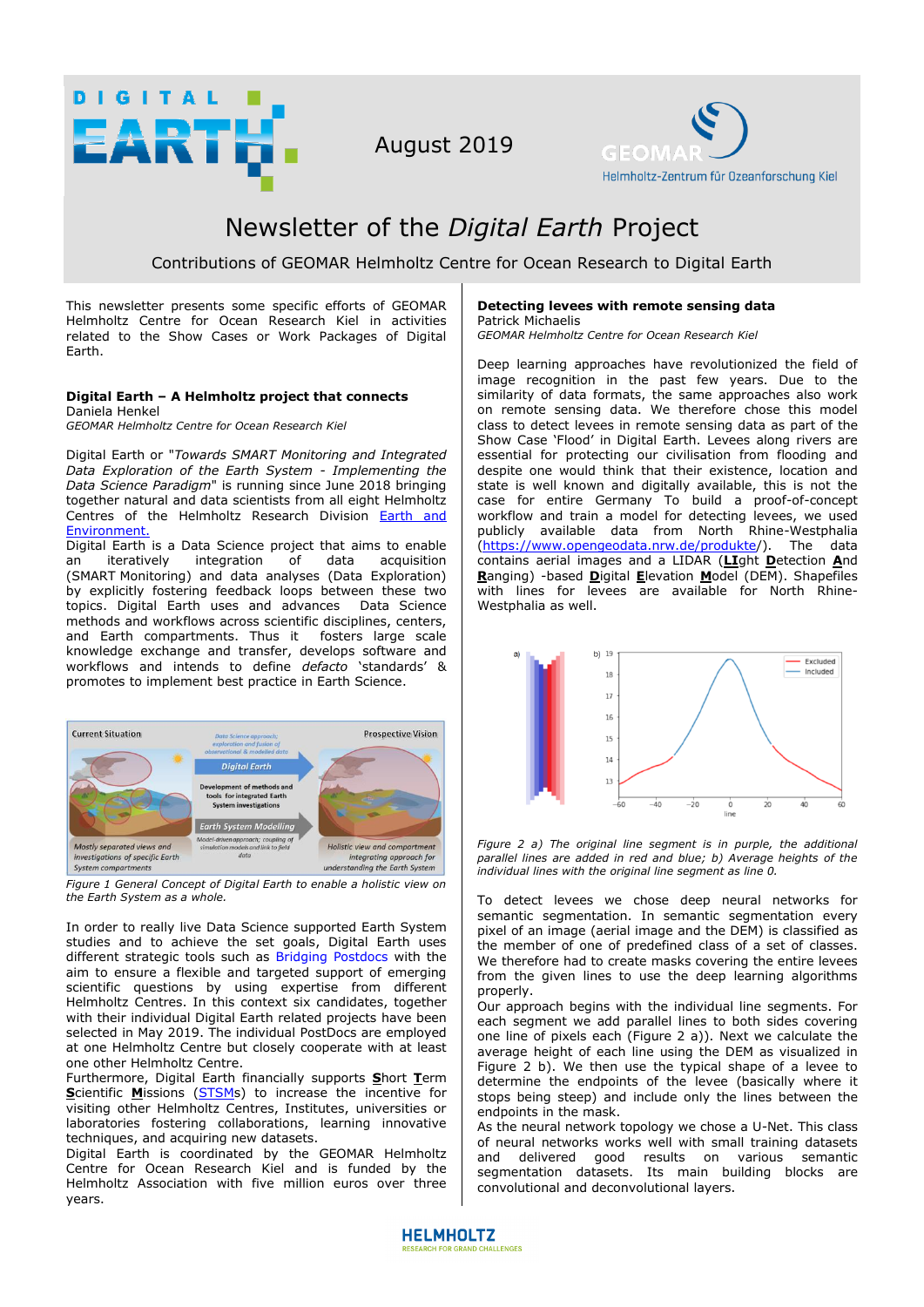The input image is transformed to smaller and smaller sizes by the convolutional layers and then expanded by deconvolutional layers. The i-th and (n-i)-th layer are corresponding to each other in their parameterization and the latter one (the deconvolutional layer) also includes data from the former one (the convolutional layer).



*Figure 3 a) Aerial image; b) DEM; c) Ground truth; d) Prediction after post-processing.*

These individual pixels are not handled by themselves but in combination with their neighbours. To train the network we use a training dataset with 1 meter resolution and augment the data with rotations and mirroring. We added masks for bodies of water as well.

To get lines from the mask outputs we again use of the typical shape of a levee as a tool. We choose the highest points (pixels) on each mask (typically along the levee crest there are many pixels with nearly the same height). Next we order these pixels using a **P**rincipal **C**omponent **A**nalysis PCA and create a rather complex line with many short line segments. To simplify the line-shape we use standard tools in Python [\(http://www.python.org\)](http://www.python.org/).

While the transformations of the line shapes are unique to this application, the general approach can be used in a wide range of situations. Small experiments with aerial images indicate that a classification as body of water is possible with this data alone. The approach might therefore be applicable to measure the extent of floods from aerial or satellite images.

#### **Active learning for marine image data**

Patrick Michaelis<sup>1</sup>, Everardo González Ávalos<sup>1</sup> *1 GEOMAR Helmholtz Centre for Ocean Research Kiel*

Labelling visual data is still often done manually and can be a very time consuming task for large datasets. A number of tools exist to support this task (e.g. BIIGLE; https://annotate.geomar.de/) but the user still has to do the actual work of manual annotation. Massive labelling/annotating of similar features in images is also a typical task for computer vision where deep learning has become an important tool. If an algorithm could support or automate the work, it would speed up the annotation process considerably. We therefore currently develop workflows and tools to include deep learning models in our image annotation tools. The envisioned workflow starts with the user labelling images. Having a number of sample images, the network is trained on this data. The trained network then predicts the labels for some additional images. The user evaluates - and possibly corrects- the labels and

the training starts again on the now larger training sample. This process is then repeated.

All this should work without the need to consult an IT and machine learning expert. The users (natural scientists) should be able to set up the tool on their own and label the images however they need it. The idea is to offer a set of pre-selected deep neural network architectures for different tasks to enable the users to use the tool without the need to create their own network architecture. Well performing benchmark architectures exist for many tasks and the literature offers a lot of examples where these architectures are used on different datasets.

There are however a few difficulties. One major issue when training a neural network is that a neural network needs a large number of training samples to learn good representations and reach useful accuracies. Another issue is the time it takes to train a neural network. A solution for both these issues is transfer learning. In transfer learning the training is not starting from zero. Instead the parameters of a network with a similar topology that was trained on a related task are used. This makes the training process faster and the number of additional training samples needed to get good results is lower as well.

We plan on using this tool for marine image data. It is however straightforward to use it for other datasets.

## **Scalable 4D Data Visualisation Interface for Earth Sciences Observations**

Everardo González Ávalos<sup>1</sup>, Jens Greinert<sup>1</sup> *GEOMAR Helmholtz Centre for Ocean Research Kiel*

A comprehensive study of Earth's environment requires understanding of data acquired with a myriad of different sensors or produced by various and different models. While every observation is intrinsically bound to a spatio-temporal context, their 4D representation varies depending on their different shapes: in ocean sciences, sediment probes and water samples are examples of single point measurements in time and space. Time series from underwater moorings have a constant position but vary over time while bathymetric maps measure spatial variation of terrain but can be assumed to remain constant over a certain time (not on geological time-scales). Finally, CTD profiles and AUV sensor readings are examples of observations variable in time as well as in space. In addition to this, measurements can be higher dimensional vectors, as is the case with currents (which consist of magnitude and direction components) or a bio/geochemical analysis of the change over time of multiple chemical substances.



*Figure 4 The 4D Data Viewer web application with a bathymetric map and a three-dimensional conceptualisation of ADCP data. Corresponding 2D graphs show on the heads up display (HUD) panel on the left. This is an example of visualisation of multiple threedimensional vectors changing over time.* 

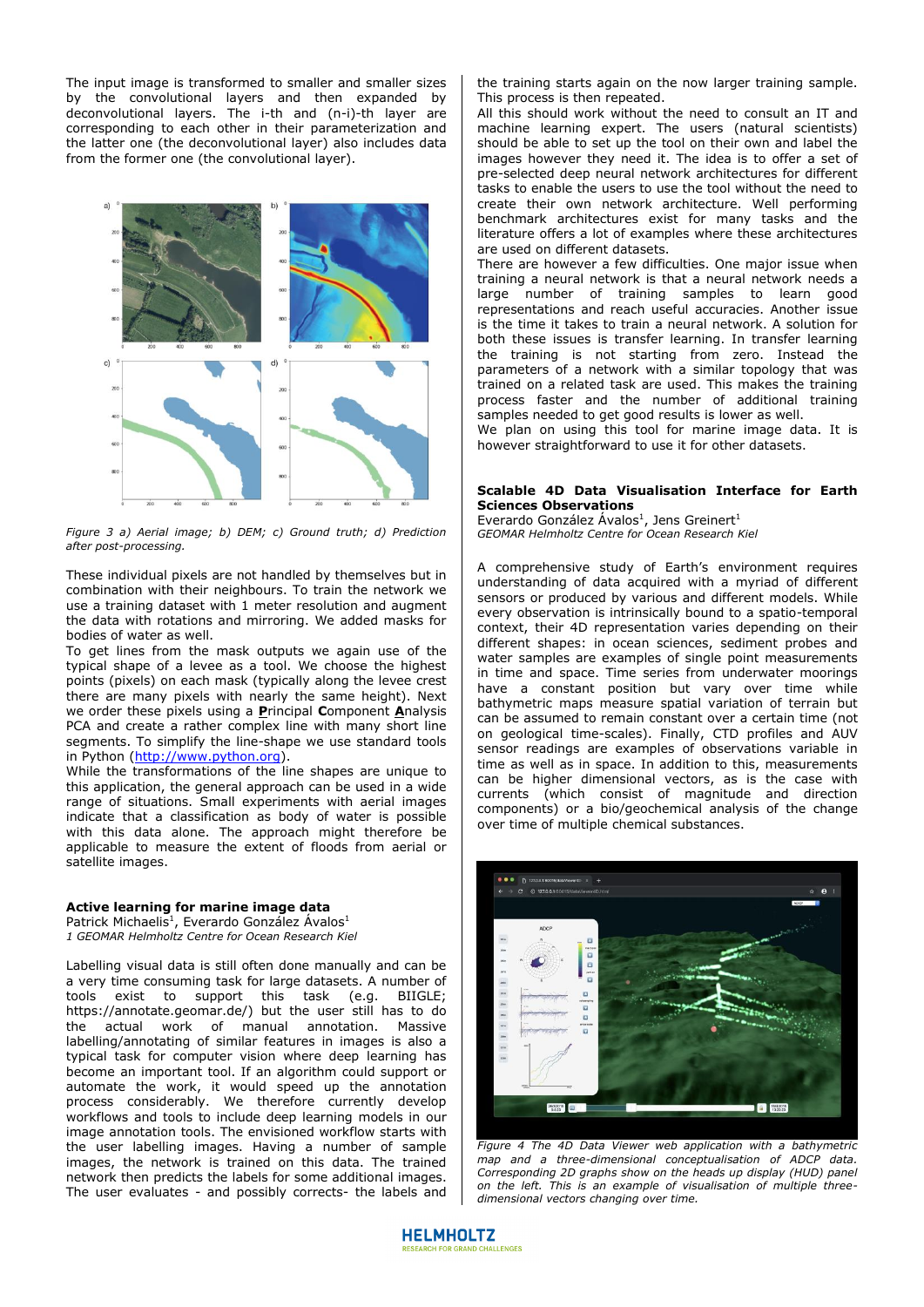Depending on its nature, tools that aid with the visualisation of said data may not be readily available for a desired platform or may come in the form of 'outdated' software that complicates proper interpretation. Even assuming all corresponding visualisation tools as given, the fragmented representation in multiple application windows deters a holistic approach. The *4D Data Viewer* is a component-wise, scalable, and web-based framework for simultaneous visualisation of multiple data sources that helps contextualise mixed observation and simulation data in time and space.

Implemented as client side javascript application, it combines WebGL (via Three.js) to display 3D environments and HTML elements for the graphical user interface (implemented using the *VUE* framework). This modular architecture allows for implementation of new sensor classes and for reusing single HTML elements and javascript functions in stand alone applications.



*Figure 5 A "spin-off" web-application using HUD information from the ADCP sensor class.*

The architecture of this software features a simple component scalability scheme to empower multi-party open- source development in a modular fashion which allows for bidirectional reusability. Lastly, the implementation as a web-application provides crossplatform portability and a familiar set of tools for development.

A following step taken jointly with our colleagues at KIT, FZJ and UFZ, will be to explore the fusion and visualisation of these datatypes using the open source software ParaView.

### **A sea-going high-performance compute cluster for image analysis**

Timm Schoening

*GEOMAR Helmholtz Center for Ocean Research Kiel* 

Marine image analysis faces a multitude of challenges: data set size easily reaches Terabyte-scale; the underwater visual signal often is impaired to the point where information content becomes negligible; interpreters have limited time and can only focus on subsets of the available data due to the annotation effort involved (see above).

Solutions to speed-up the analysis process have been presented in the form of semi-automation with artificial intelligence methods like machine learning. But the algorithms employed to automate the analysis commonly rely on large-scale compute infrastructure. So far, such an infrastructure has only been available on-shore.

Hence, a mobile compute cluster has been developed to bring big image data analysis capabilities out to sea (Figure 1). The **S**ea-going **H**igh-**P**erformance **C**ompute **C**luster (SHiPCC) units are mobile, robustly designed to operate with impure ship-based power supplies and based on offthe-shelf computer hardware. Each unit comprises of up to eight compute nodes with graphics processing units for efficient image analysis and an internal storage to manage the big image data sets. The SHiPCC units are envisioned to generally improve the relevance and importance of optical imagery for the marine sciences.



*Figure 6 One SHiPCC unit as deployed during research cruise POS526 in July 2018. One unit comprises of up to eight compute nodes accelerated with graphics-processing units (A), a control computer that schedules compute tasks to the nodes and provides centralized software to the ship's network (image annotation software, GIS server, etc.) (B). All nodes are connected through a Gigabit Ethernet switch (C). Data is stored on a Network Attached Storage (NAS) (D). Further equipment (manuals, USB SSDs etc.) can be stored in a drawer (E).* 

#### **BridgingPostDoc project "Uncertainty quantification of automated machine learning strategies to interpret marine data"**

Amir Haroon<sup>1</sup>, Hendrik Paasche<sup>2</sup>, Sebastian Graber<sup>1</sup>, Marion  $Jegen<sup>1</sup>$ 

- *1 GEOMAR Helmholtz Centre for Ocean Research Kiel*
- *2 UFZ Helmholtz Centre for Environmental Research*

A holistic understanding of the earth and the processes that dictate the interaction of humans with their environment requires a thorough analysis of multivariate data that cross existing Earth science disciplines and earth compartments.

In order to cope with the mass of data that environmental scientists are confronted with, methodologies from Data science offer a promising toolbox that guarantee coherent workflows and processing chains. Yet, a successful integration of these methodologies demands tailored procedures that meet the specific requirements of environmental research.

One of these issues is related to uncertainty quantification of the interpretation based on quantifiable uncertainty, e.g. random (gaussian) noise, unquantifiable uncertainty, e.g. systematic measurement errors, or uncertainties associated with the applied learning kernel of the Data science workflow.